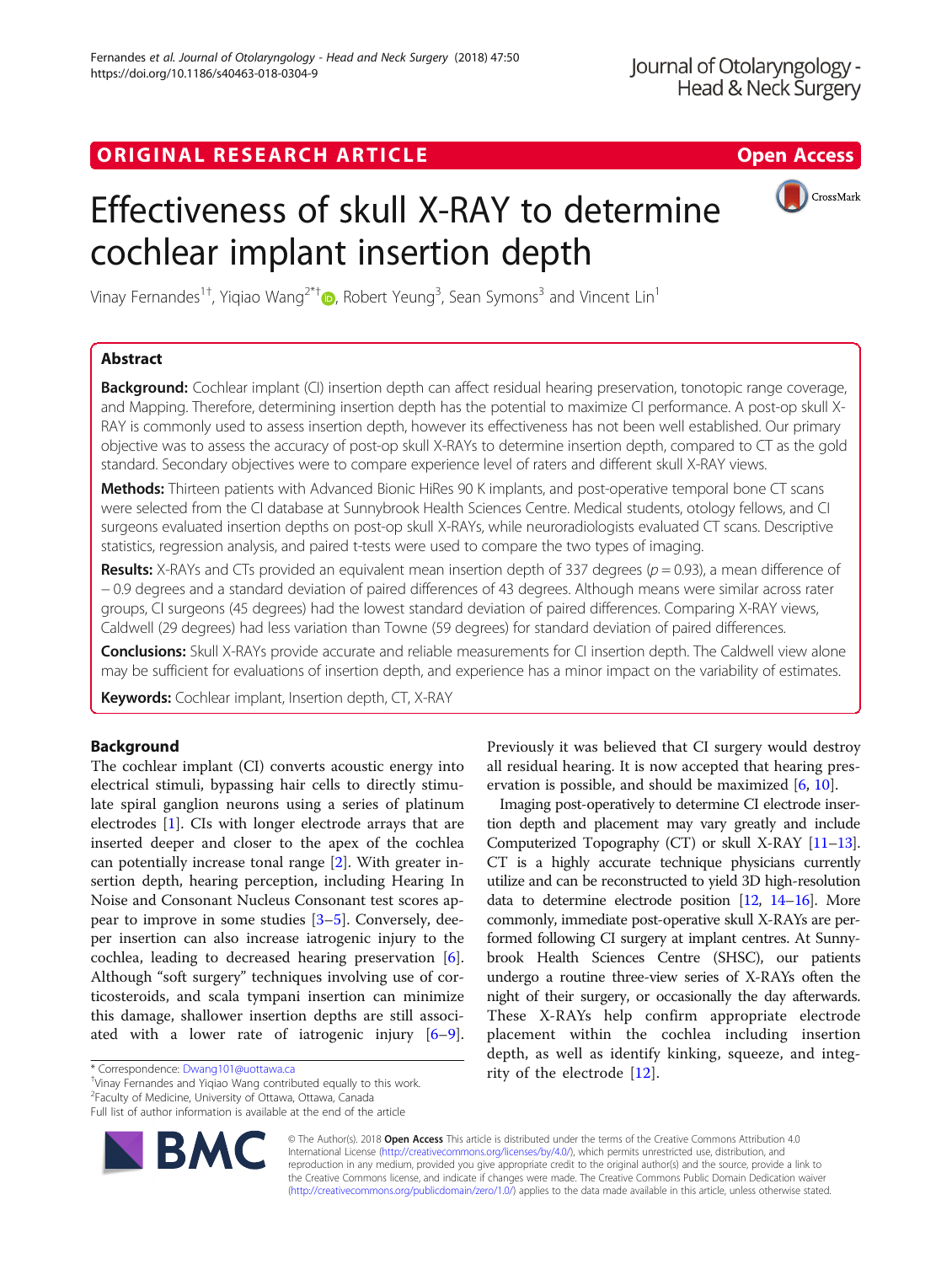<span id="page-1-0"></span>Although skull X-RAYs are commonly used in practice for CIs, and many studies have used X-RAYs to determine insertion depth, accuracy of skull X-RAYs have not been fully established. Furthermore, few studies have compared skull X-RAYs to other modalities for insertion depth estimates [\[13,](#page-6-0) [17](#page-6-0)]. Our primary objective was to evaluate the accuracy of post-op skull X-RAYs to determine insertion depth when compared to CT. Comparison of insertion depths by experience level, and by different X-RAY views were assessed in a secondary analysis.

# Methods

## Study population

Institutional Research Ethics Board approval was obtained. Patients from 2003 to 2009 were selected from an existing database of CIs at SHSC. We included adults  $(\geq 18$  years old) who had a post-operative CT scan of their temporal bones. CT scans were only provided for the unique circumstance of being considered for a second contralateral CI. Only Advanced Bionic HiRes 90 K implants were included; this eliminated the potential variable of more than one type of electrode being studied [\[18\]](#page-6-0). Patients were excluded if they already had other types of CIs, or were missing a postoperative skull Caldwell or Towne view in their X-RAY series. The Stenvers view was not available for most patients and was therefore not assessed.

#### Skull X-RAY imaging

Skull X-RAYs were obtained from the SHSC system. All skull X-RAYs were performed within 24 h of surgery. The Caldwell and Towne views were optimized in the

radiology suite by the principle investigator to provide best face value images of the implants. De-identified images were presented on PowerPoint (Microsoft ©) and all images were randomized using a random number generator. Rater participants included medical students, otology fellows, and CI surgeons. All groups were instructed to estimate CI insertion depth in degrees based on post-op skull X-RAYs. We used the round window as the zero degree standard [\[16](#page-6-0)].

## CT imaging

Two experienced neuroradiologists at our institution interpreted the actual degree of insertion using CTs. CT images of temporal bones were reviewed in sequence. Degree of insertion was rated on a 360° scale. Neuroradiologists were blinded to previous CT reports, and patient IDs were removed to eliminate detection bias.

## Statistical analysis

Statistical analysis was performed using SPSS software ©. Inter-rater reliability between neuroradiologists as well as between-rater groups was determined using intra-class correlations (ICC). Skull X-RAY insertion depth estimates were compared to CT using descriptive statistics, regression analysis, and paired t-tests. A  $p$ -value of  $< 0.05$  was used for statistical significance.

# Results

#### **Demographics**

In total, we selected 13 patients who underwent CT scans of their temporal bones following cochlear

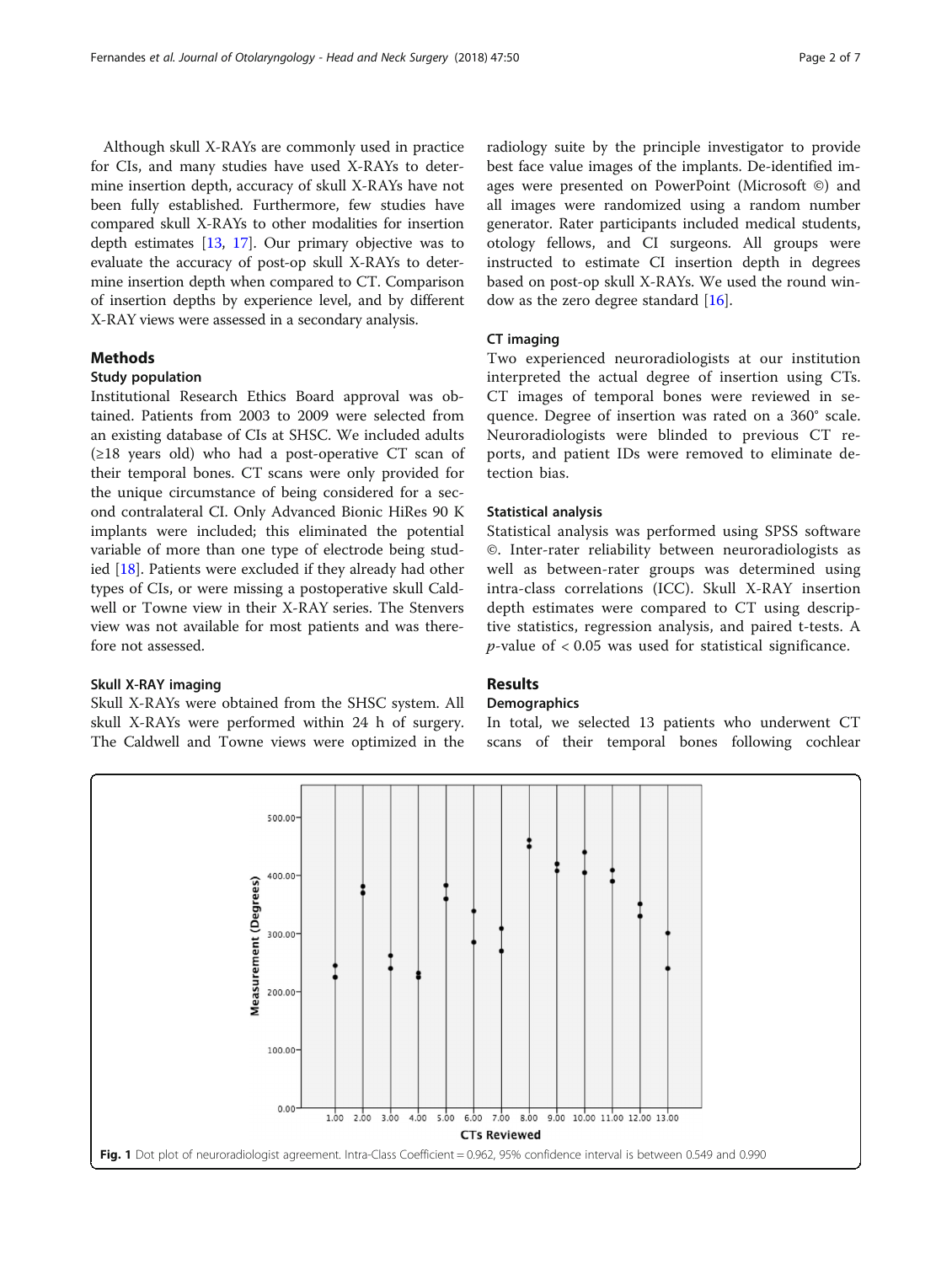<span id="page-2-0"></span>

implantation. These patients had 21 skull X-RAYs, including 12 Caldwell views and 9 Towne views available for comparison. Two CI surgeons, four otology fellows, and seven medical students participated in skull X-RAY insertion depth estimations, providing a total of 273 X-RAY estimates.

# Comparison of skull X-RAY to CT

ICC Coefficients showed a high reliability of estimates between neuroradiologists (ICC =  $0.962$ , Fig. [1\)](#page-1-0) and between raters (ICC = 0.963, Fig. 2). Mean X-RAY insertion depth estimates were equivalent to mean CT insertion depth estimates at 337 degrees. Mean difference was − 0.9° (95% confidence interval − 20.6 to 18.8) and the standard deviation of paired differences was 43° (Tables 1 and [2](#page-3-0)). The estimated X-RAY insertion depths correlate with CT without significant differences between estimations ( $p = 0.93$ ). The linear regression was inversely proportional, representing an underestimation on skull X-RAY for insertions higher than 360°, and an overestimation for insertions lower than 360° (Fig. [3](#page-3-0)).

# Impact of rater experience

The three rater groups, medical students, otology fellows, and CI surgeons, were analyzed individually for

the correlation of their skull X-RAY estimates to CTs. Estimations from the seven medical students resulted in a mean of 335° ( $p = 0.83$ ), a mean difference of  $-2.2$ ° and standard deviation of paired differences of 47° (Tables 1 and [2\)](#page-3-0). Estimations from the four fellows resulted in a mean of 341° ( $p = 0.76$ ), a mean difference of 3.2°, and a standard deviation of paired differences of 49° (Tables 1 and [2\)](#page-3-0). Similarly, the six CI surgeons had a mean of 335° ( $p = 0.84$ ), a mean difference of  $-2.0$  degrees, and a standard deviation of paired differences of 45° (Tables 1 and [2](#page-3-0)). Paired differences of the rater groups were represented on box plots (Fig. [4\)](#page-4-0).

| Table 1 Group means and standard deviations |  |
|---------------------------------------------|--|
|---------------------------------------------|--|

| Group            | Mean<br>(degrees) | Standard deviation<br>(degrees) |
|------------------|-------------------|---------------------------------|
| CI surgeons      | 335               | 65                              |
| Fellows          | 341               | 63                              |
| Medical students | 335               | 76                              |
| All raters       | 337               | 67                              |
| Caldwell         | 323               | 70                              |
| Towne            | 351               | 86                              |
| CT               | 337               | 79                              |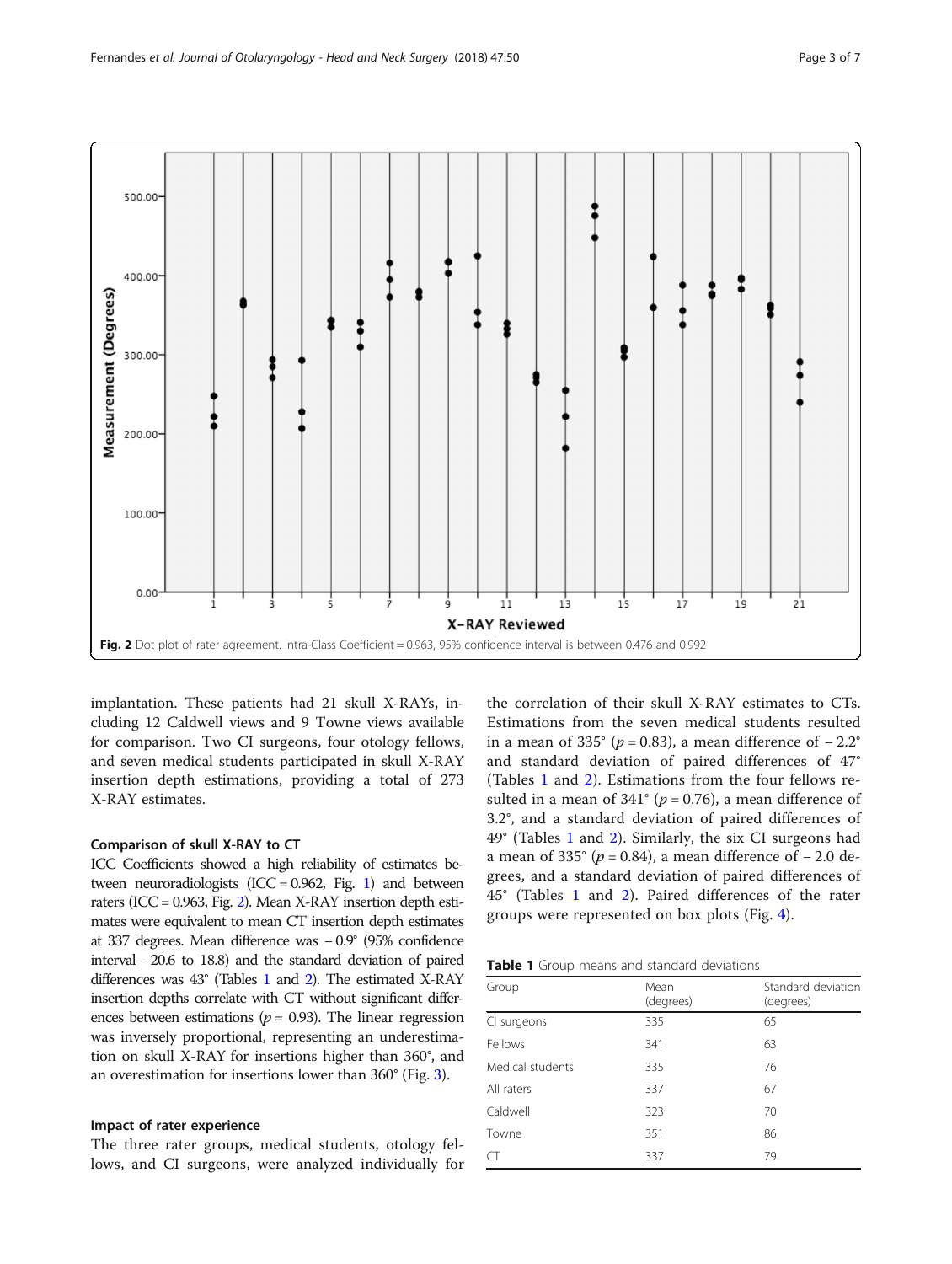| Group            | Standard deviation of paired<br>differences (degrees) | Mean difference<br>(degrees) | Maximum difference<br>(degrees) | Minimum difference<br>(degrees) | $P$ -value |
|------------------|-------------------------------------------------------|------------------------------|---------------------------------|---------------------------------|------------|
| CI surgeons      | 45                                                    | $-2.0$                       | 99                              | $-68$                           | 0.84       |
| Fellows          | 49                                                    | 3.2                          | 112                             | $-83$                           | 0.76       |
| Medical students | 47                                                    | $-2.2$                       | 100                             | $-78$                           | 0.83       |
| All raters       | 43                                                    | $-0.9$                       | 93                              | $-75$                           | 0.93       |
| Caldwell         | 29                                                    | $-5.8$                       | 40                              | $-57$                           | 0.51       |
| Towne            | 59                                                    | 5.7                          | 93                              | $-75$                           | 0.78       |

<span id="page-3-0"></span>Table 2 X-RAY versus CT insertion depth estimates

# Comparison of skull X-RAY views

Rater estimates for the two skull X-RAY views of Caldwell and Towne were compared. The mean estimate for the Caldwell view was 323°, while the paired mean CT estimate was 333 $^{\circ}$  (p = 0.51). Likewise, the mean estimate for the Towne view was 351 degrees, while the paired mean CT estimate was 343 degrees ( $p = 0.78$ , Table [1](#page-2-0)). Compared to CT, the Caldwell view appears to underestimate while the Towne view appears to overestimate. Although mean differences are similar, there was a sizeable difference when comparing standard deviation of paired differences (Table 2). Caldwell (29 degrees) provided a more precise estimate than Towne view (59°) (Table [3](#page-4-0)).

# **Discussion**

CI insertion depth has become an important metric to quantify in cochlear implant patients. Accurate determination may potentially impact on implant performance including mapping parameters. However, few studies have discussed the effectiveness of X-RAYs post-operatively. One study by Syrakic et al.,

demonstrated the strength of the radiograph to estimate the angular depth of insertion, and used CT scans to assess error on X-RAY. Our study adds support to their findings for the efficacy of skull X-RAYs, shows validity at a Canadian centre, and evaluates differences by rater and skull X-RAY views [\[13](#page-6-0), [17](#page-6-0)].

Mean differences showed skull X-RAY estimates to be very similar to CT, and no statistical significant differences were found. Given that we used a 360-degree scale to rate insertion depth, the standard deviation of paired differences of 43 degrees between the two types of imaging supports a low variability of skull X-RAY estimations. Our skull X-RAY estimates were less accurate as CI insertion depths move further from 360 degrees. Therefore, skull X-RAYs may not be as useful for insertion depths that are extremely deep or shallow. This may become problematic, as the extremes in insertion depth likely have the greatest impact on CI performance.

At our centre, Caldwell and Towne skull X-RAY views are commonly used for patients post CI surgery. Our study suggests the Caldwell view is less variable than the Towne view for estimating electrode insertion depth,

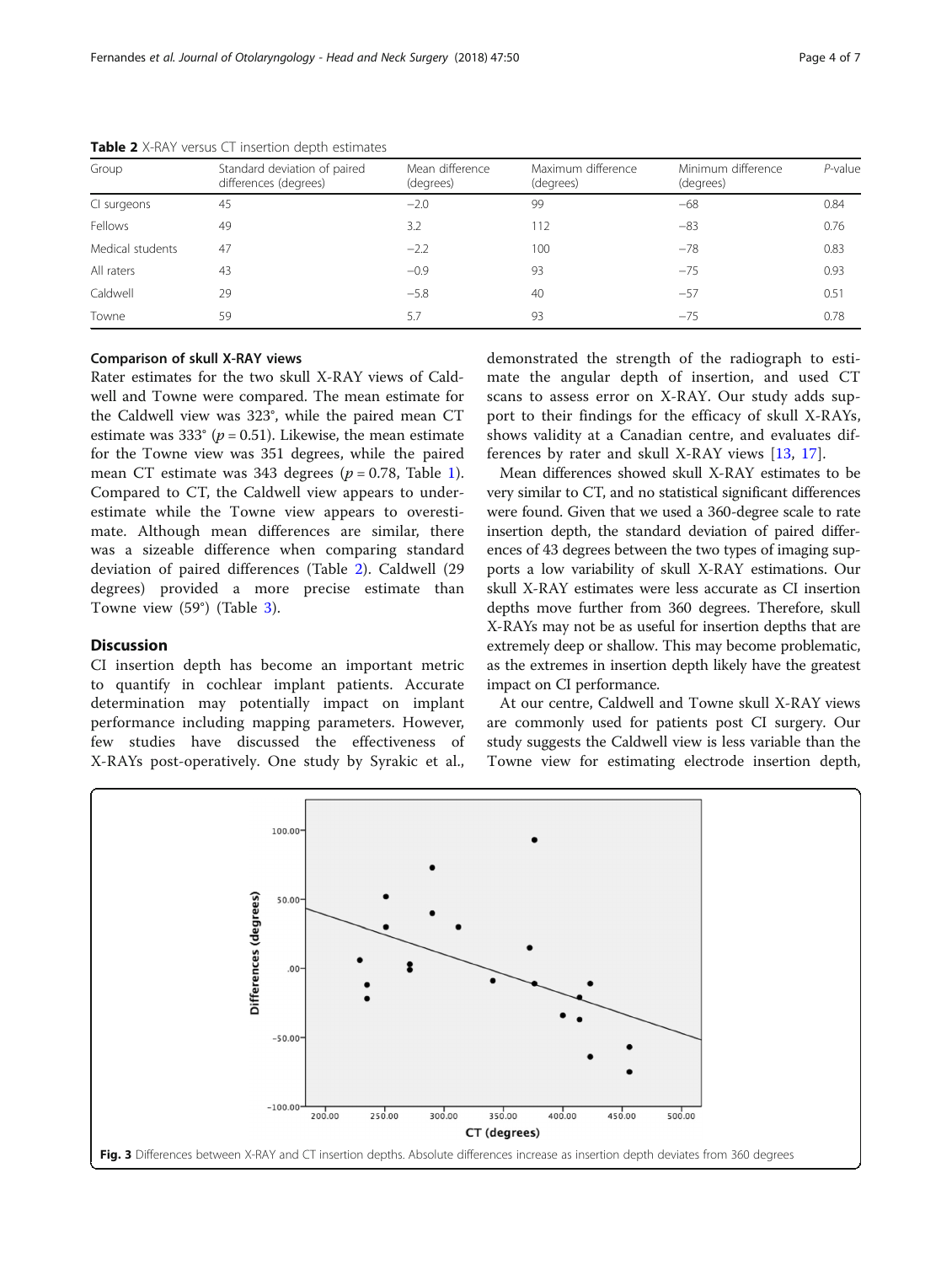<span id="page-4-0"></span>

and therefore the Towne view may not be required post-op. Caldwell is a less angled anteroposterior view, allowing for easier visualization of the cochlear spiral, facilitating identification of 360°. If 360° can be identified, raters can easily add or subtract from that value (Fig. [5](#page-5-0)). A decrease in the number of skull X-RAYs used would decrease radiation and time, as well as lower hospital costs [\[19\]](#page-6-0).

Rater experience may have a minor influence on the variability of skull X-RAY estimates. Although mean differences are similar, CI surgeons provided slightly lower standard deviation of paired differences than the other groups. However, their ratings were not much different from medical students when examining the Caldwell view alone (Table 3). This may be due to our low sample size for the specific skull X-RAY views. Due to the high accuracy of our rater estimates, this study brings into question the need for insertion depth estimates by radiologists. A post-hoc analysis of neuroradiologist insertion depth estimates on skull X-RAY demonstrated a mean of  $343^\circ$ , and a *p*-value of 0.79 when compared to CT. These values are highly comparable to our rater estimates.

Table 3 Standard deviation of paired differences (Degrees)

| X-RAY view | Surgeons | Fellows | <b>Students</b> | All raters |
|------------|----------|---------|-----------------|------------|
| Caldwell   | 33       | 38      | 30              | 29         |
| Towne      | 58       | 63      | 64              | 58         |

Our results have important implications practically as skull X-RAYs provide many advantages compared to CTs. X-RAYs are less costly for institutions, easier to access, more comfortable for patients, and provide substantially less radiation. However, one disadvantage is the inability of skull X-RAYs to demonstrate intracompartemental placement.

There were a few limitations to this study. Firstly, only 13 patients with post-op CTs were included. At our centre, patients are typically given skull X-RAYs alone post-operatively to assess electrode insertion depth. In addition, CTs were only provided to patients who required a second contralateral CI, which may be a source of selection bias. There was also a delay between taking X-RAY and CT images for several patients of 1 to 2 years. During this time, the electrode may have migrated affecting the accuracy of direct comparisons [[20\]](#page-6-0). Lastly, the Stenvers view was not routinely available for our patients and was not assessed. However, this view is commonly used in cochlear implantation studies to assess insertion depth [\[12](#page-6-0), [21,](#page-6-0) [22\]](#page-6-0).

Due to the recent influx of studies evaluating the impact of insertion depth, revision surgery for insertion depth may be an important area of future study. There is no indication in the literature that post-op imaging of CIs significantly alters management. Coombs et al. reported no immediate revisions after 220 CI cases [[11\]](#page-6-0). However, in our experience revision surgery is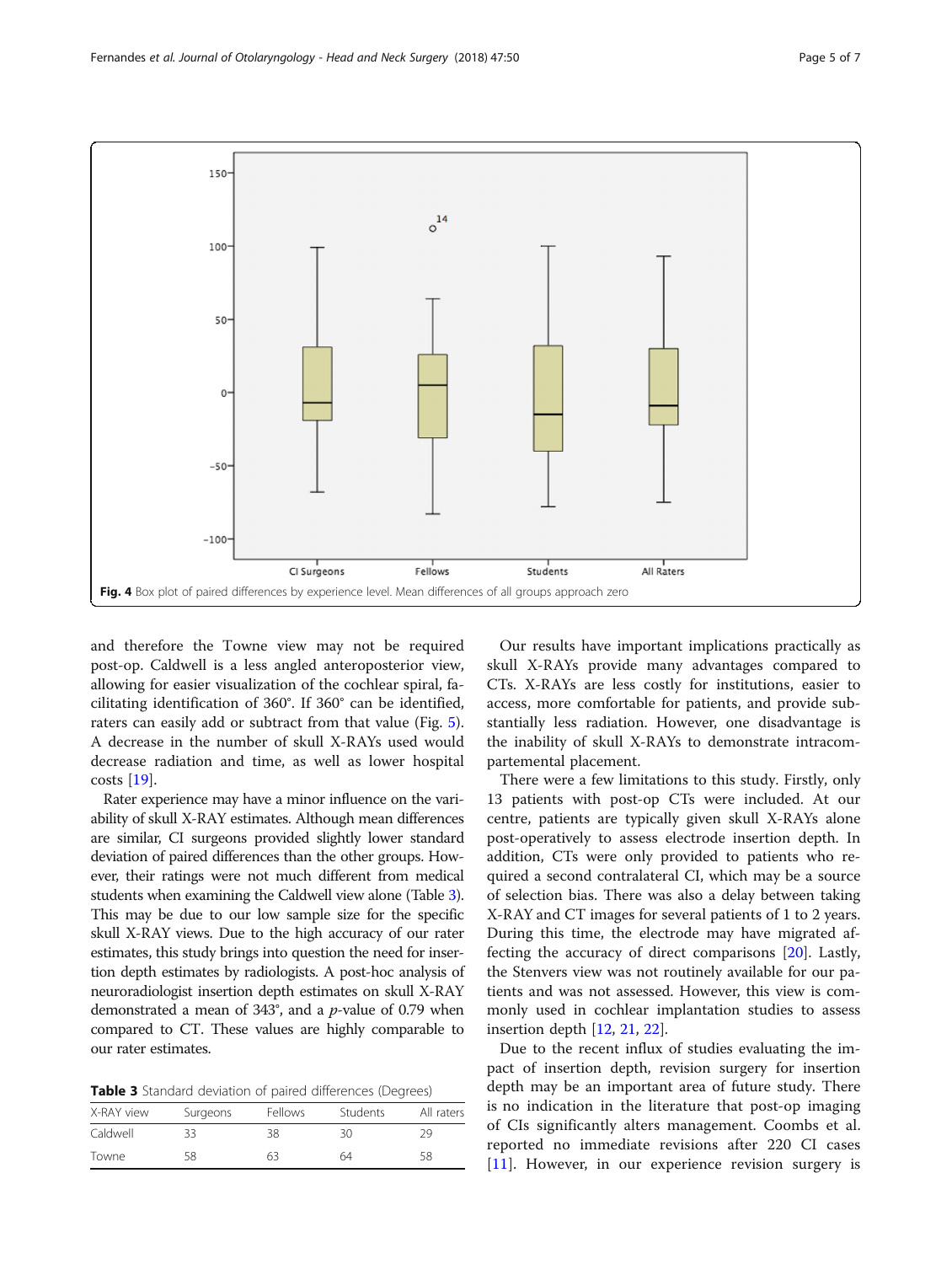<span id="page-5-0"></span>

usually required prior to activation if there were gross abnormalities in electrode placement (i.e. tip rollover, insertion into vestibule, significant electrode extrusion), and insertion depth has the potential to be included as well.

Further studies should include prospective trials to evaluate insertion depth, and also focus on determining optimal CI insertion depths to maximize hearing preservation. Pelliccia et al. suggested an insertion depth of 270° to optimize sound perception while minimizing cochlear trauma. Similarly, Nayak et al. suggested in the pediatric population, optimal hearing outcomes are observed with insertion depths of 270° to 360° [\[21](#page-6-0), [23](#page-6-0)]. Once optimal insertion depths are determined, techniques to intra-operatively assess and change electrode depth will become important. This can be achieved by using landmarks on the array, which can then be monitored with post-operative X-RAY [\[23](#page-6-0)].

# Conclusions

Skull X-RAYs provide accurate measurements of CI insertion depth, supporting their use in the post-operative setting. In addition, the Caldwell view alone may be sufficient for evaluations of insertion depth, and experience has a minor impact on the variability of estimates.

# Additional file

[Additional file 1:](https://doi.org/10.1186/s40463-018-0304-9) Data. (XLSX 622 kb)

#### Abbreviations

CI: Cochlear Implant; CT: Computerized Topography; ICC: intra-class correlation; SHSC: Sunnybrook Health Sciences Centre

#### Funding

Sunnybrook Health Sciences Centre provided the necessary funding, and no additional sources of funding were required.

#### Availability of data and materials

The dataset supporting the conclusions of this article is included within its Additional file 1.

#### Author's contributions

VF created objectives and study design, collected data, interpreted results, wrote part of manuscript. YW wrote manuscript, analyzed data, and interpreted the results. RY Analyzed the CTs and X-RAYs. SS Analyzed the CTs and X-RAYs. VL determined study objectives and was the content expert. All authors read and approved the final manuscript.

#### Ethics approval and consent to participate REB# 216-2009

# Consent for publication

N/A

#### Competing interests

The authors declare that they have no competing interests.

#### Publisher's Note

Springer Nature remains neutral with regard to jurisdictional claims in published maps and institutional affiliations.

#### Author details

<sup>1</sup> Division of Otolaryngology - Head and Neck Surgery, Faculty of Medicine University of Toronto, Toronto, Canada. <sup>2</sup> Faculty of Medicine, University of Ottawa, Ottawa, Canada. <sup>3</sup> Division of Radiology, Faculty of Medicine, University of Toronto, Toronto, Canada.

#### Received: 25 January 2018 Accepted: 27 August 2018 Published online: 03 September 2018

#### References

- 1. Yawn R, Hunter JB, Sweeney AD, Bennett ML. Cochlear implantation: a biomechanical prosthesis for hearing loss. F1000Prime Rep. 2015;7:45.
- 2. Roy AT, Penninger RT, Pearl MS, Wuerfel W, Jiradejvong P, Carver C, Buechner A, Limb CJ. Deeper Cochlear implant electrode insertion angle improves detection of musical sound quality deterioration related to bass frequency removal. Otol Neurotol. 2016;37(2):146–51.